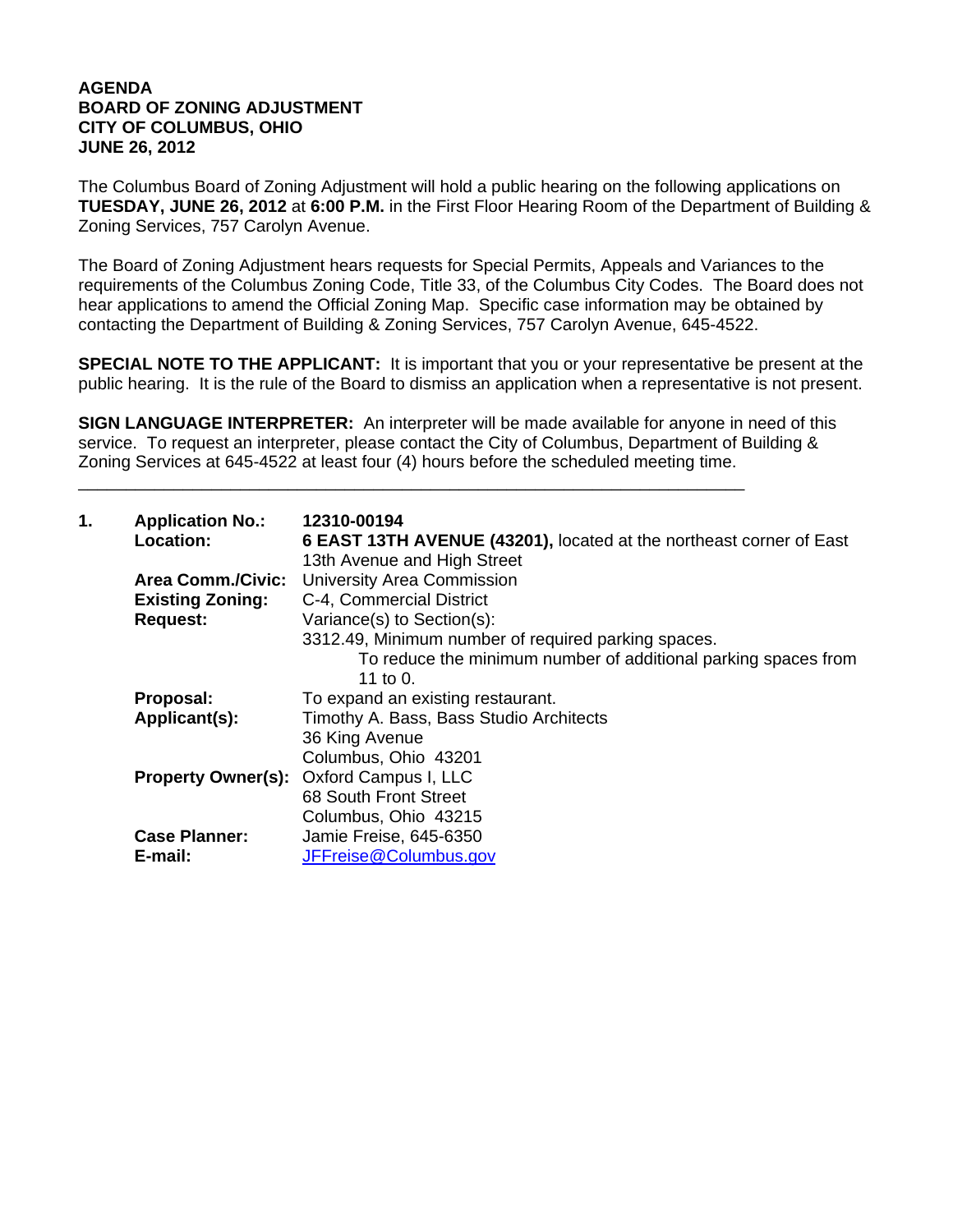| 2. | <b>Application No.:</b><br><b>Location:</b> | 12310-00199<br>247 GLENMONT AVENUE (43214), located on the south side of Glenmont           |
|----|---------------------------------------------|---------------------------------------------------------------------------------------------|
|    | <b>Area Comm./Civic:</b>                    | Avenue., at the terminus of Glenmont Place.<br>Clintonville Area Commission                 |
|    | <b>Existing Zoning:</b>                     | R-3, Residential District                                                                   |
|    | <b>Request:</b>                             | Variance to Section:                                                                        |
|    |                                             | 3332.38, Private garage.                                                                    |
|    |                                             | To construct a detached garage that exceeds the overall height                              |
|    |                                             | allowable of 15 ft., to be 21 ft., 10 in. in height. (6 ft. 10 in. taller<br>than allowed.) |
|    | Proposal:                                   | To construct a 720 sq. ft., 21 ft., 10 in. tall detached garage.                            |
|    | Applicant(s):                               | Donald R. & Stacey M. Powers                                                                |
|    |                                             | 247 Glenmont Avenue.                                                                        |
|    |                                             | Columbus, Ohio 43214                                                                        |
|    | <b>Property Owner(s):</b>                   | Same as applicant.                                                                          |
|    | <b>Case Planner:</b>                        | Dave Reiss, 645-7973                                                                        |
|    | E-mail:                                     | DJReiss@Columbus.gov                                                                        |
|    |                                             |                                                                                             |

**3. Application No.: 12310-00205** 685 SOUTH THIRD STREET (43206), located on the east side of South Third Street, approximately 100 feet south of Sycamore Street.  **Area Comm./Civic:** German Village Area Commission.  **Existing Zoning:** R-2F, Residential District **Request:** Variance(s) to Section(s): 3312.13, Driveway. To reduce the minimum width of a driveway from ten feet to 7'8". **Proposal:** To extend an existing non-conforming driveway. **Applicant(s):** Theresa L. Sugar 685 South Third Street Columbus, Ohio 43206 **Property Owner(s):** Applicant Case Planner: Jamie Fre **Case Planner:** Jamie Freise, 645-6350<br>**E-mail:** JFFreise@Columbus.go **E-mail:** JFFreise@Columbus.gov

## **HOLDOVER CASES:**

| 4. | <b>Application No.:</b><br>Location: | 12310-00129<br>3295 SYCAMORE KNOLL DRIVE (43219), located at the southwest<br>corner of Brookview Road. & Sycamore Knoll Drive. |
|----|--------------------------------------|---------------------------------------------------------------------------------------------------------------------------------|
|    | Area Comm./Civic:                    | Northeast Area Commission                                                                                                       |
|    | <b>Existing Zoning:</b>              | R-1, Residential District                                                                                                       |
|    | <b>Request:</b>                      | Variances(s) to Section(s):                                                                                                     |
|    |                                      | 3321.05, Vision Clearance                                                                                                       |
|    |                                      | To reduce the vision clearance from a driveway to a public street                                                               |
|    |                                      | from 10 ft. to 4.2 ft.                                                                                                          |
|    |                                      | 3332.21, Building lines.                                                                                                        |
|    |                                      | To reduce the minimum building line from 25 ft. to 5.8 ft.                                                                      |
|    | Proposal:                            | To construct an attached garage.                                                                                                |
|    | Applicant(s):                        | <b>Susan Plaisted</b>                                                                                                           |
|    |                                      | 547 Ruttington Lane.                                                                                                            |
|    |                                      | Westerville, Ohio 43082                                                                                                         |